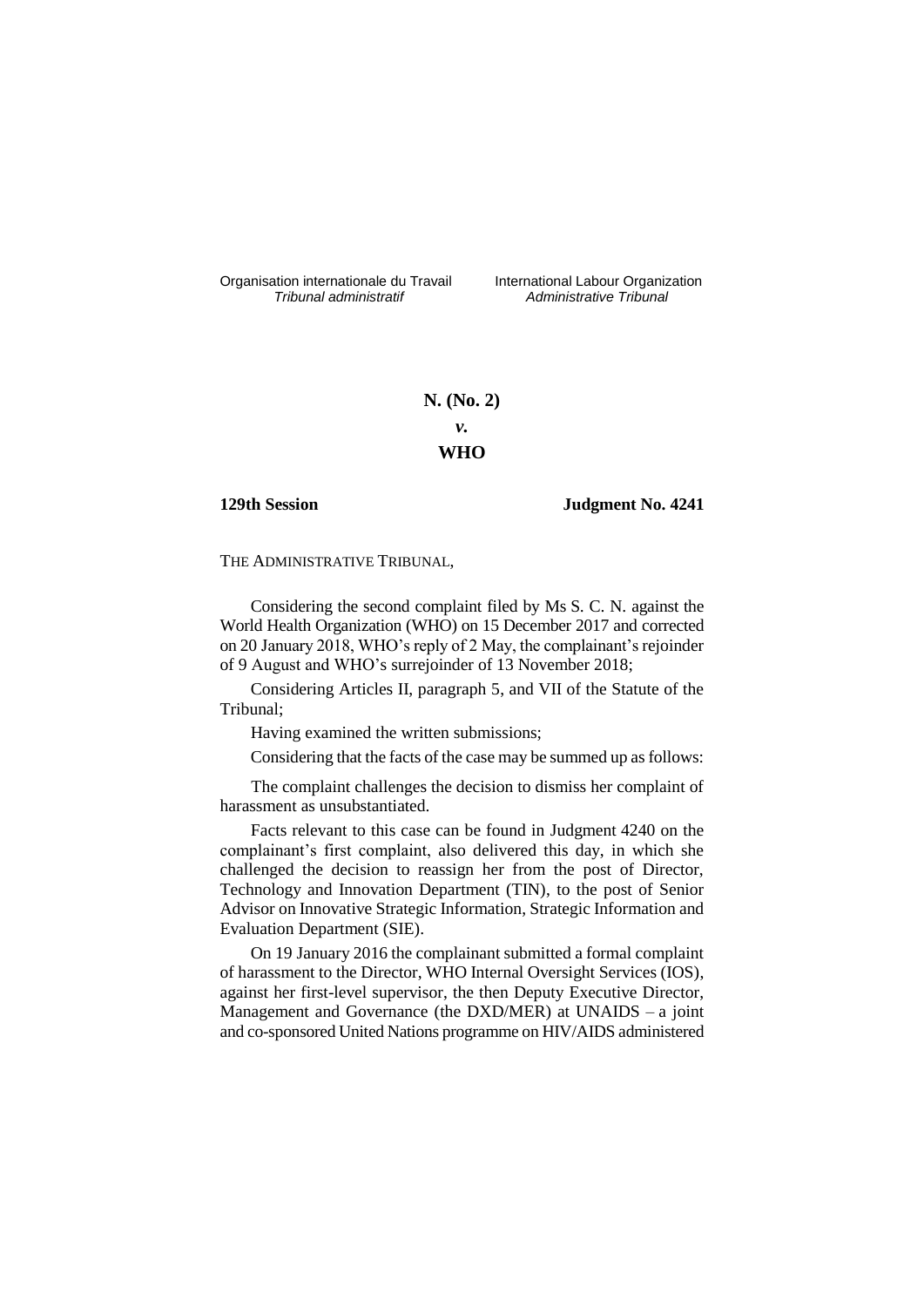by WHO. She also made allegations of harassment against two other staff members, Ms E. (the DXD/MER's Senior Advisor) and Ms F. (the Director of the DXD/MER's Office).

The complainant alleged that from September 2012, while she occupied the post of Director, TIN, at grade D.1, the DXD/MER engaged in behaviour that violated the Policy on the Prevention of Harassment at WHO. In particular she alleged that the DXD/MER isolated her, inappropriately delegated management responsibility to her subordinates Ms E. and Ms F., imposed an excessive workload on her, and engaged in conduct she described as "gaslighting and mobbing", which ultimately led to her sick leave from June 2015 to January 2016 and to her reassignment to the post of Senior Advisor, SIE, as of 1 February 2016.

IOS conducted an investigation into her allegations of harassment and, in its report submitted to the UNAIDS Executive Director on 13 July 2017, it concluded that there was insufficient evidence to support the complainant's allegations and recommended to close the case.

Meanwhile, the complainant was informed in March 2017 that her appointment would be terminated following the abolition of the post to which she had been reassigned. She was separated from UNAIDS on 24 July 2017.

On 14 August 2017 the Executive Director submitted the IOS report to the Global Advisory Committee on Harassment (GAC), which agreed with the findings and conclusions of the IOS's report and recommended, on 6 September, that the Executive Director close the case.

By a letter of 13 September 2017 the Executive Director informed the complainant that, based on the reports of the IOS and the GAC, he had decided to close the case without further action pursuant to paragraph 7.19(i) of the Policy on the Prevention of Harassment at WHO. That is the impugned decision.

The complainant asks the Tribunal to quash the impugned decision, to find that she was subjected to harassment, and to order that her harassers be subjected to disciplinary sanctions for misconduct. She claims material, moral and exemplary damages for the failure to protect her from harassment, for the excessive delay in investigating her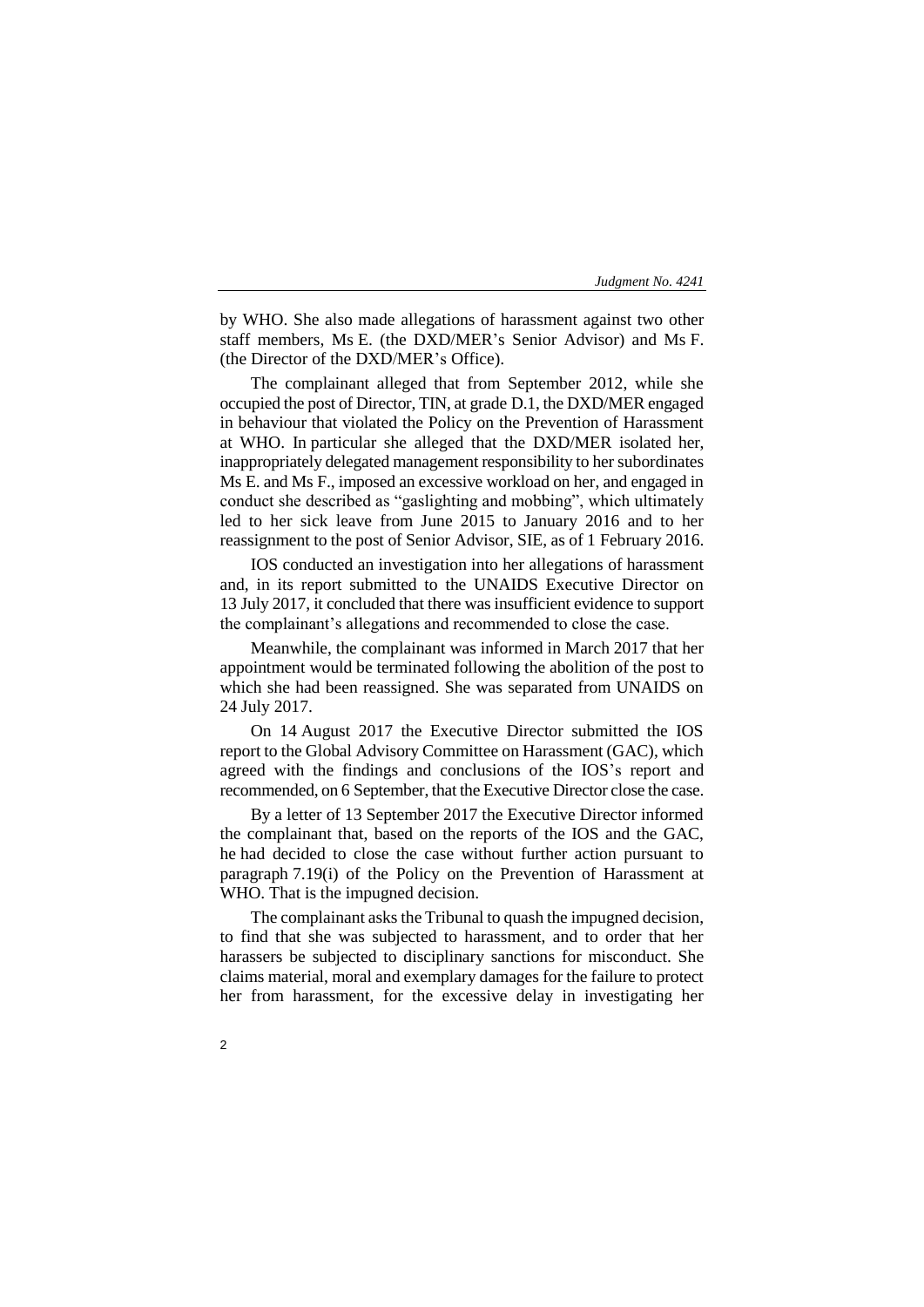allegations and for the retaliation suffered after reporting harassment in an amount of no less than 550,000 Swiss francs, as well as costs, with interest on all sums awarded. She further asks that her first and second complaints be joined, and requests that WHO be ordered to disclose the information it sent to the United Nations in order to allow it to vet her first-level supervisor prior to her promotion as Under-Secretary General for Management.

WHO submits that the complainant's arguments and claims concerning events which are the subject of other internal appeal proceedings should be dismissed as irreceivable. It asks the Tribunal to dismiss the complaint as entirely devoid of merit. In the event that an award of costs is granted by the Tribunal, WHO requests that a maximum amount be established and that the payment be made conditional upon receipt of invoices, proof of payment, and the complainant not being eligible for reimbursement via other sources. It is not in a position to comment on the process used by the Secretary-General of the United Nations to select his senior staff and, in any case, it argues that the process leading to the promotion of the complainant's former first-level supervisor is irrelevant to the present complaint.

## CONSIDERATIONS

1. The complainant, who had initiated the underlying internal proceedings by submitting a formal harassment complaint on 19 January 2016, impugns the decision dated 13 September 2017 by the UNAIDS Executive Director, to close the case without further action, as recommended by the IOS and the GAC. In her harassment complaint, she stated that the alleged harassment occurred from September 2012 to 20 August 2015. She later stated that the harassment occurred up to 1 February 2016 while she held the post of Director, TIN. The allegations, which are briefly stated in the facts, are specifically directed against the DXD/MER, who was her first-level supervisor at the material time, and two senior staff members in the DXD/MER's Office, Ms E. and Ms F.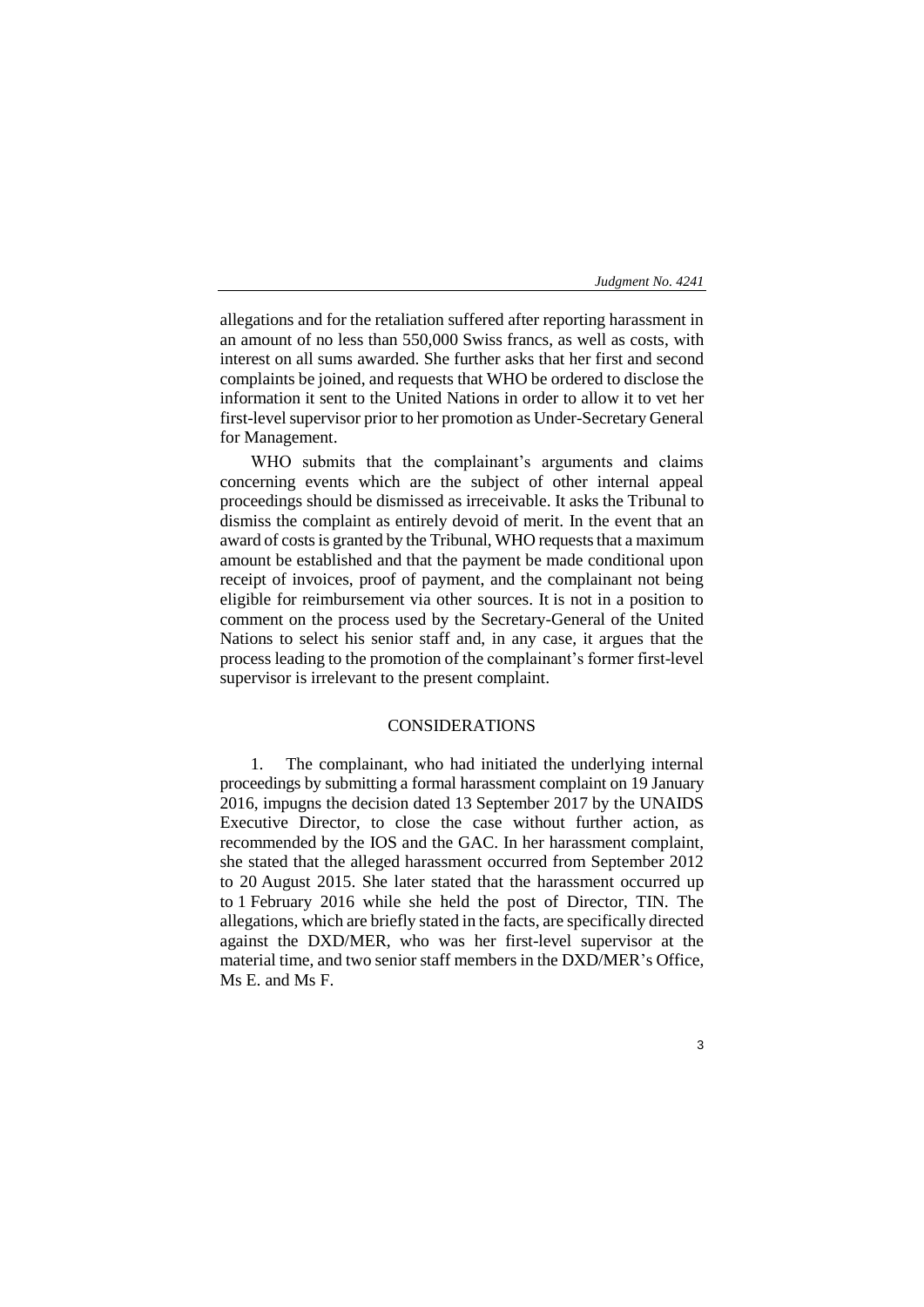2. The complainant applies for the joinder of this complaint with her first complaint in which she alleges that the decision to reassign her to the post of Senior Advisor, SIE, with effect from 1 February 2016 was unlawful. The application will be rejected as there is no nexus between that matter and the present complaint. There is no evidence that the persons against whom the complainant's allegations of harassment are made played any part in the decision to reassign her. The complaints do not raise the same or similar issues of law.

3. The complainant submits that the impugned decision should be set aside because it is tainted by conflict of interest on the part of the UNAIDS Executive Director. She further submits that that decision is vitiated by error of law because the IOS, whose recommendation it accepted, had conducted a flawed investigation in violation of its investigative procedures and general principles of law identified in the Tribunal's case law for determining allegations of harassment. The complainant also alleges that the IOS's investigation and its resulting report were "biased and flawed" and that the review of the IOS's report by the GAC "was tainted by errors of law and mistakes of fact"; so that the impugned decision is similarly tainted and that the facts and circumstances of the case objectively establish that she was harassed. She asks the Tribunal to set aside the impugned decision and to find that she was harassed.

4. By way of further relief, the complainant also seeks an order that her harasser(s) be subjected to disciplinary sanctions for misconduct. The request is rejected as the imposition of such a measure lies outside of the Tribunal's jurisdiction (see Judgment 3318, consideration 12). Her allegation that she was subjected to unequal treatment also fails, as she provides no evidence from which the Tribunal may definitively conclude that she was treated unequally in relation to the other three Department Directors who were in the same circumstances as she was in. However, her claim for moral damages on the ground that there was excessive delay in the investigation process is well founded. The Tribunal has consistently stated that harassment cases should be treated as quickly and efficiently as possible, in order to protect staff members from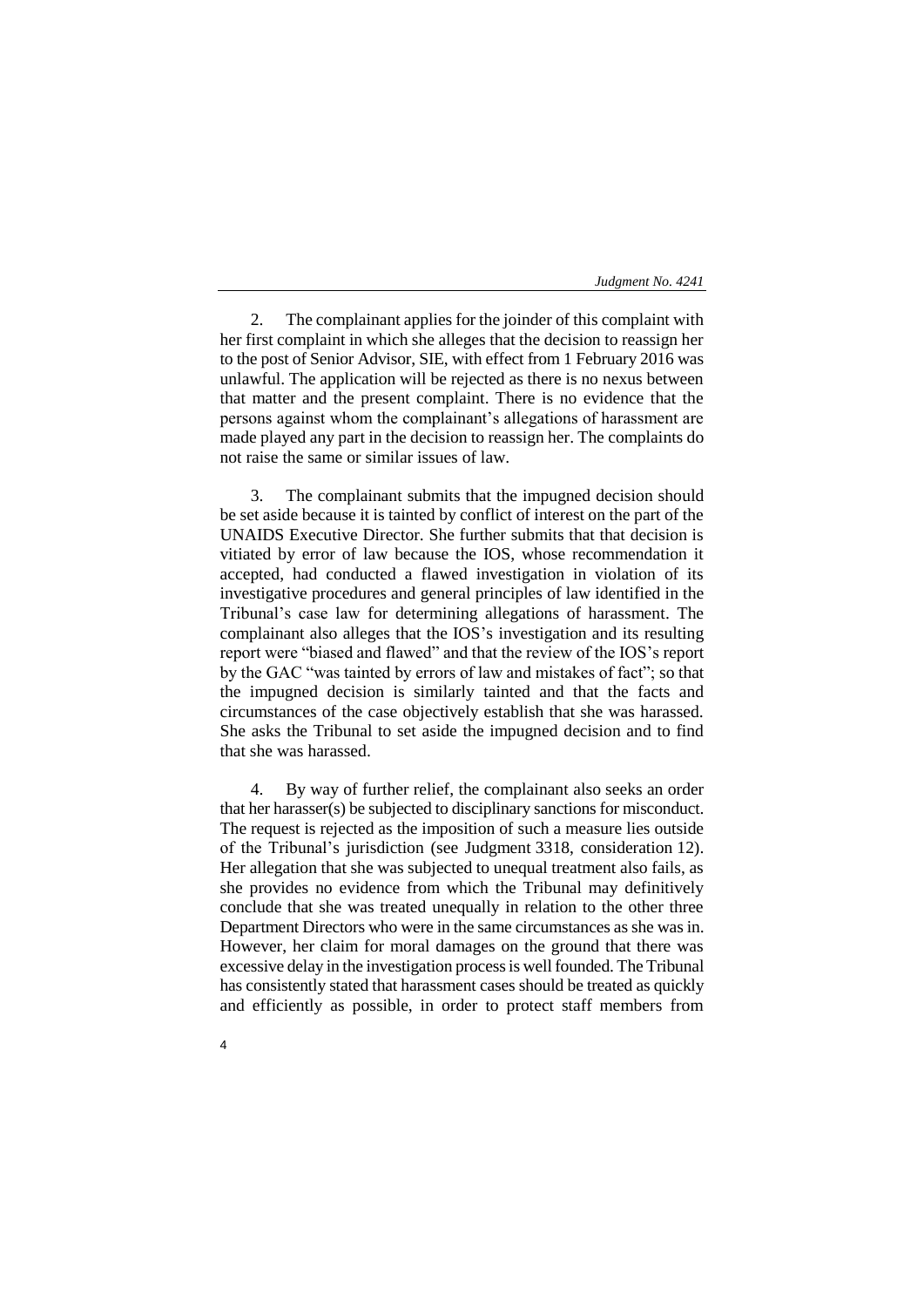unnecessary suffering, but attention must also be paid to thoroughness and procedure (Judgment 3447, consideration 7), and that the moral injury caused to the complainant by excessive delay will be fairly redressed by awarding her or him compensation (see, for example, Judgment 4111, consideration 9). The complainant submitted her harassment complaint on 19 January 2016. The IOS called the first witness on 24 October, some nine months later. On 13 July 2017 it submitted its report to the Executive Director, who informed the complainant by correspondence of 13 September 2017 that the matter was closed. The duration of the process was excessive both in light of the Tribunal's case law and paragraph 2.1 of the Policy on the Prevention of Harassment at WHO, as outlined in considerations 8 and 9 of this judgment.

5. The complainant applies for an oral hearing. She states, in her brief, that this should be granted as there are essential contradictions between her allegations and the assertions of staff members interviewed, especially the DXD/MER and the two staff members in the latter's Office, Ms E. and Ms F., whom she has alleged mobbed her. She states that considering that the facts of the case are in dispute and that she was not able to adduce all the relevant evidence in writing, the Tribunal should conduct an oral hearing and investigate the issues submitted herein. She reserved her right to call witnesses after receiving WHO's reply and surrejoinder.

The application is rejected. The complainant named no witnesses and did not refer to an oral hearing in her rejoinder or subsequently. Neither has she identified the aspect(s) of the case for which she was not able to adduce evidence. Additionally, it is not within the Tribunal's purview to conduct harassment investigations. WHO/UNAIDS constituted the IOS and tasked it to conduct such investigations. Moreover, the issues raised in the proceedings can be resolved having regard to the detailed pleas and the voluminous documentary evidence which the parties have provided. It is noteworthy that the complainant states, in her rejoinder, that she has "provided ample evidence, consisting of hundreds of emails, for each of the allegations of harassment she submitted to the IOS [and that] [s]uch emails extensively demonstrated the instances of harassment committed against her for nearly three (3) years on a regular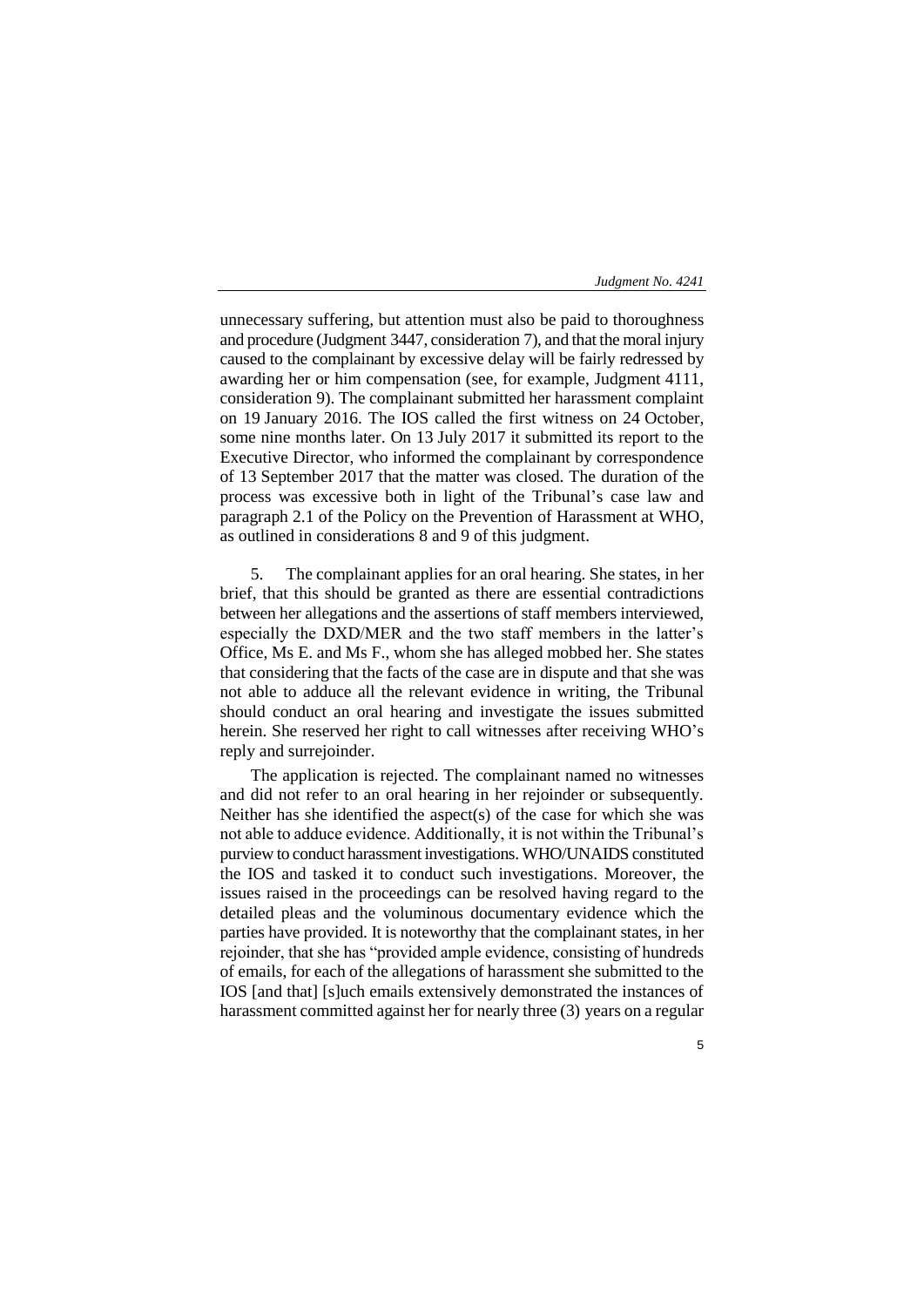and persistent basis [and that] it is rather ironic [for] the Respondent to allege that [she] had not provided sufficient evidence to support [her] allegations, despite the 1000 pages she submitted [...]". She also states that she provided ample evidence and concrete examples of the way in which the applicable rules have been violated by the IOS during its investigation.

6. The complainant's request, in her rejoinder, that WHO be ordered to produce documents relating to her supervisor's vetting process leading to the latter's promotion to another post before the end of the investigation of the harassment allegations is rejected as it is irrelevant to the complainant's harassment complaint.

7. WHO raises receivability as a threshold issue. It argues that matters which are raised in this case are irreceivable insofar as they are covered by separate proceedings, including the complainant's first complaint contesting the decision to reassign her as Senior Advisor, SIE, and other proceedings that are being pursued by the complainant independently of the challenge to the impugned decision to close her harassment complaint. However, it is relatively clear that the allegations insofar as they may concern those other matters are intended to establish an aspect of the unlawfulness of the decision to close the harassment complaint and the complainant's claims are cast no wider. It is open to the complainant to follow this course (see, for example, Judgment 4149, consideration 7).

8. The applicable harassment rules regime is guided by the relevant WHO Staff Regulations and Staff Rules, read with UNAIDS Introduction to the WHO Staff Regulations and Rules, as well as the Policy on the Prevention of Harassment at WHO (the Policy). Their provisions describe the responsibilities of staff, supervisors/managers and the organization; identify informal and formal conflict resolution procedures; and identify the formal resources available to all staff. By their guiding principles, WHO/UNAIDS assumed the duty to ensure that their staff members are treated, and treat one another, with dignity and respect, free from abuse and harassment. The Policy states that it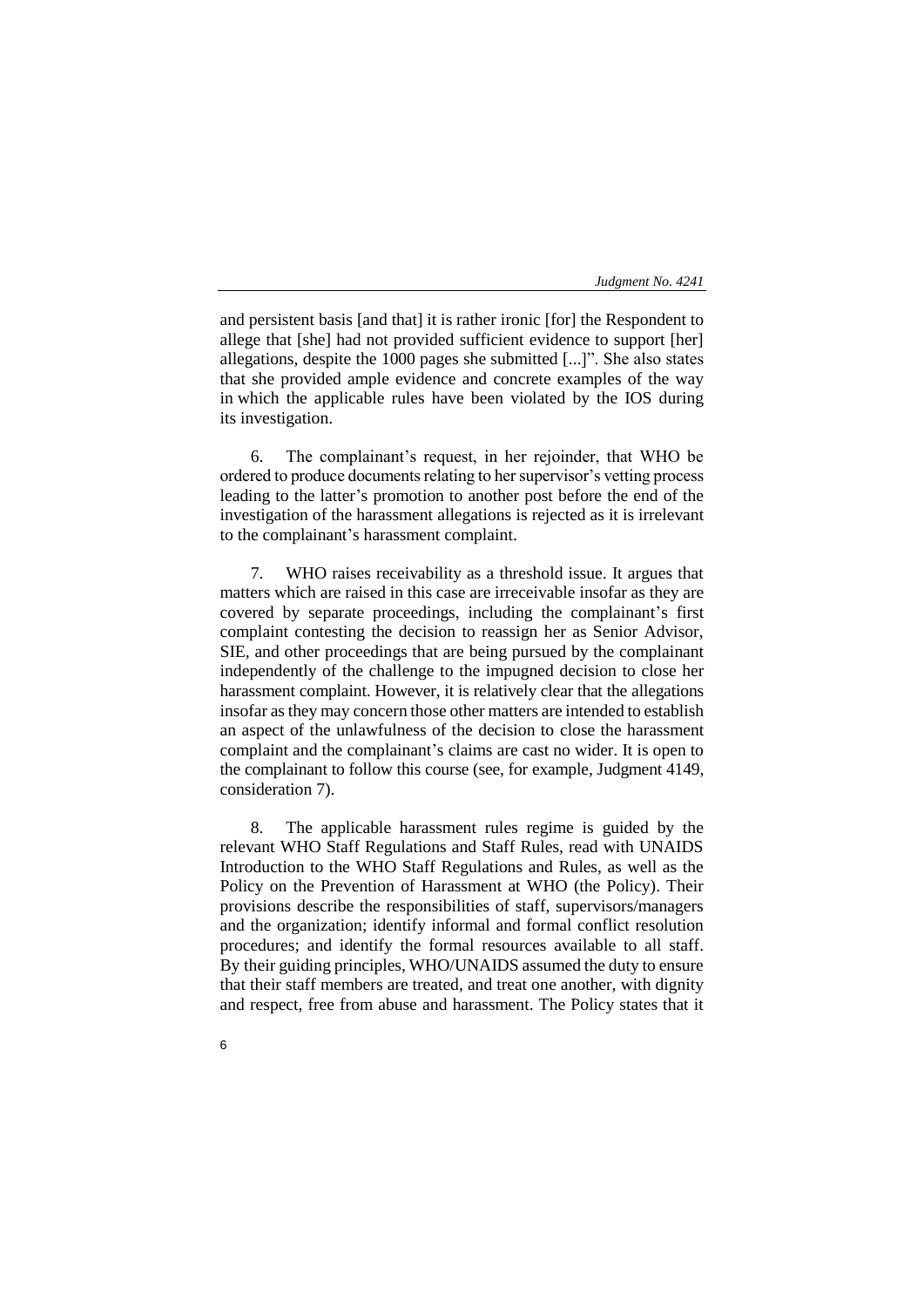seeks to promote a work environment free from harassment, in which staff members at all levels avoid behaviours that may create an atmosphere of hostility or intimidation; provides a process for considering harassment claims and provides for due process for all concerned. It also states that the Organization will not tolerate any type of harassment within the workplace or associated with work performed on its behalf. It also states that allegations of harassment will be fully, fairly and promptly dealt with in a confidential manner.

9. Regarding the applicable general principles, the Tribunal has stated that the question whether harassment occurred must be determined in the light of a careful examination of all the objective circumstances surrounding the acts complained of. There is no need to prove that the perpetrator of these acts intended to engage in harassment, the main factor being the perception that the person concerned may reasonably and objectively have of acts or remarks liable to demean or humiliate her or him. The Tribunal's case law has always recognised that an allegation of harassment has to be borne out by specific facts, the burden of proof being on the person who pleads it, it being understood that an accumulation of events over time may be cited in support of such an allegation (Judgment 4034, consideration 16). An unlawful decision or inappropriate behaviour is not enough to prove that harassment has occurred (Judgment 2861, consideration 37). The Tribunal has also held that behaviour will not be characterised as harassment or mobbing if there is a reasonable explanation for the conduct in question (Judgment 2370, consideration 17). It further stated that, on the other hand, an explanation which is *prima facie* reasonable may be rejected if there is evidence of ill will or prejudice (see, for example, Judgment 3996, consideration 7B).

10. The complainant challenges the investigative process on the grounds that it violated the rules and principles which govern that process. The Tribunal observes that paragraph 7.15 of the Policy makes the IOS responsible for the conduct of all investigations initiated by a formal harassment complaint in accordance with its guidelines set out in a document entitled "The Investigation Process". The complainant notes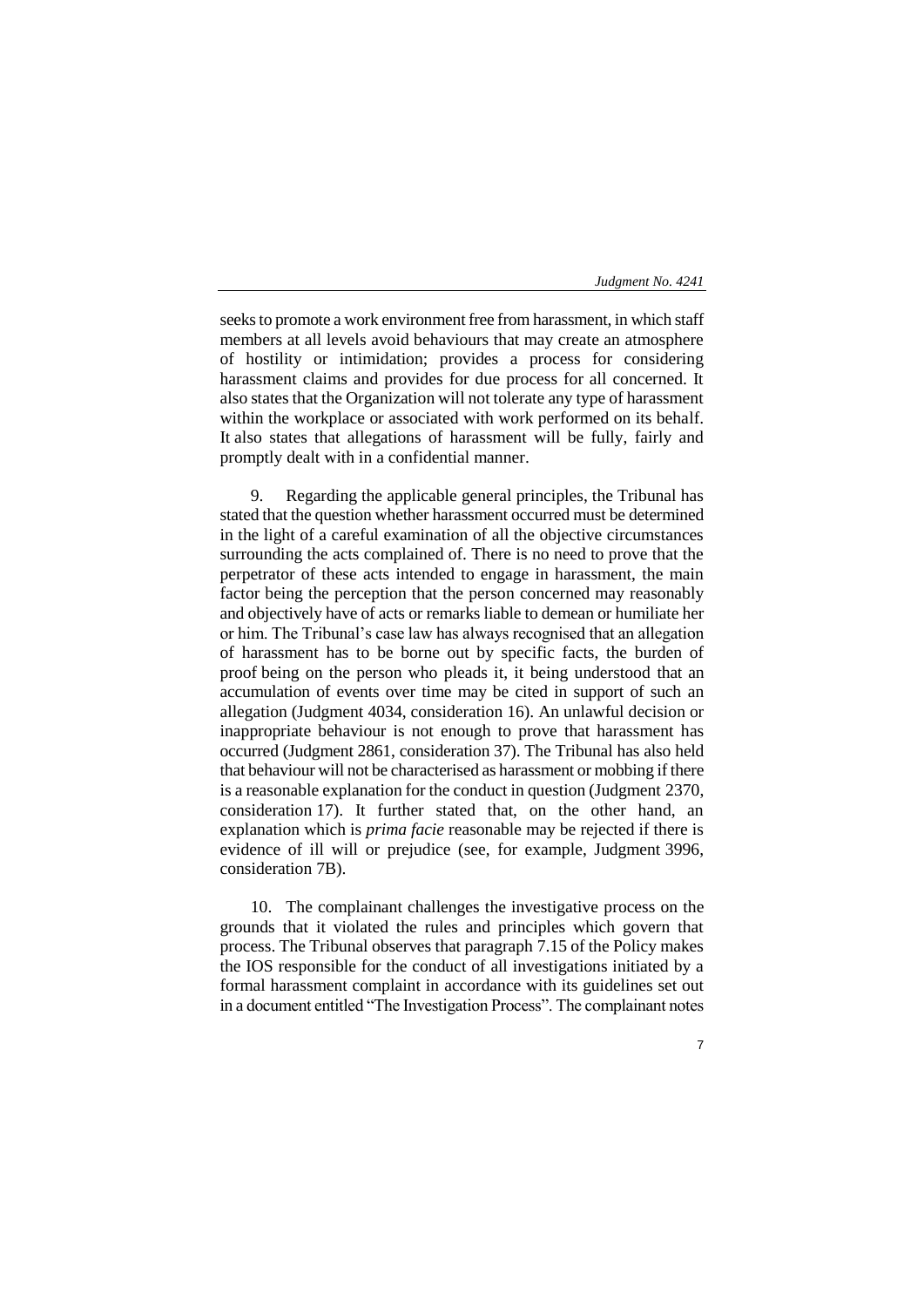that under these provisions the IOS's investigation is an administrative fact-finding exercise, which is specifically required to observe fairness during the process by interviewing witnesses, establishing facts and gathering any evidence. The complainant submits that there was a lack of fairness, objectivity and impartiality during the investigation process because the IOS did not interview the witnesses whom she suggested and that all the witnesses initially interviewed were staff who were under the supervision of her alleged harasser. She also submits that the IOS failed to interview important witnesses, failed to establish the facts and failed to gather evidence. This plea is well founded.

11. Although the complainant did not provide a list of witnesses in her harassment complaint, she stated therein that she had named witnesses throughout that complaint wherever relevant. She identified about twenty-four persons with reference to various allegations of harassment which she proffered. Initially, between October and November 2016, the IOS interviewed seven of those persons and then transmitted a summary of their testimony to the complainant in December 2016 for her comment. In her response, dated 13 January 2017, the complainant noted that the IOS had not interviewed her or other witnesses whom she had identified. In March 2017, the IOS called five other witnesses. It called the complainant for oral testimony in May 2017. The IOS did not call some of the persons whom the complainant had identified concerning specific allegations, the UNAIDS Chief of Staff and the UNAIDS Executive Director in particular. This was in breach of proper procedure, particularly given that the IOS has not explained why it did not hear those persons (see Judgment 4111, consideration 3).

12. There was also a breach of proper procedure when, notwithstanding the clear discrepancies between critical aspects of the evidence given by the complainant and the three persons whom she accused of harassment (some of which the complainant had detailed in her response of January 2017 and later in her oral testimony), the IOS did not call those persons again to clear the discrepancies (as contemplated by Article 24 of the Investigation Process) in order to determine the truth and properly establish the facts. Moreover, the IOS erred when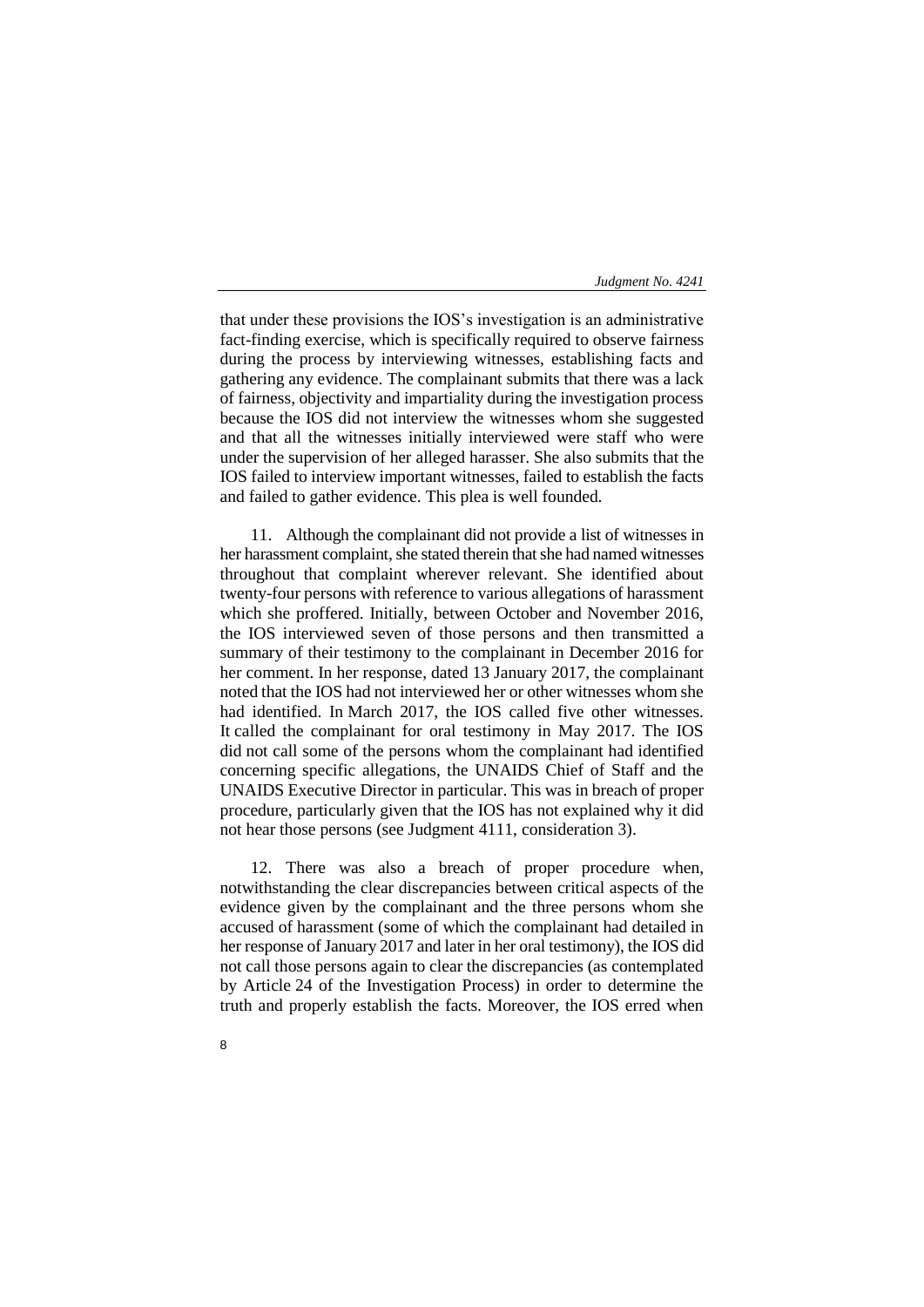contrary to the indication contained in paragraph 3.1.5 of the Policy, that harassment is normally prolonged and persistent, as well as the settled principle that an accumulation of events over time may be cited in support of an allegation of harassment, the IOS rejected each allegation of harassment separately without considering whether cumulatively they provided proof of harassment.

13. The Tribunal has stated that it is by no means abnormal that the investigations conducted with a view to ascertaining the truth of the statements contained in a complaint should be widened to encompass other similar behaviour on the part of the alleged harasser. It noted that it is in fact often the best means of corroborating the allegations of the complainant in an area where it may be impossible to produce material evidence. It has further stated that, more generally, the question whether or not harassment has occurred must be determined in the light of a careful examination of all the objective circumstances surrounding the events complained of by the alleged victim (see, for example, Judgments 3233, consideration 6, and 3640, consideration 14). The Tribunal notes that notwithstanding that Mr F.C. had testified that he sustained treatment that was similar to that which the complainant alleged at the hands of the DXD/MER, who was then his second-level supervisor, his testimony found no place in the IOS's analysis.

14. In the foregoing premises, the IOS's report and recommendation therein to close the case as unsubstantiated are flawed, as well as the GAC's recommendation of 6 September 2017. The result is that the impugned decision of 13 September 2017 which accepted the IOS's recommendation to close the case will be set aside. These breaches entitle the complainant to moral damages.

15. In the normal course, this matter would have been remitted to WHO/UNAIDS for the IOS to conduct a proper investigation. However, this will not be done given the effluxion of time and the fact that the evidence presented is sufficient to permit the Tribunal to determine that the complainant's harassment complaint is well founded.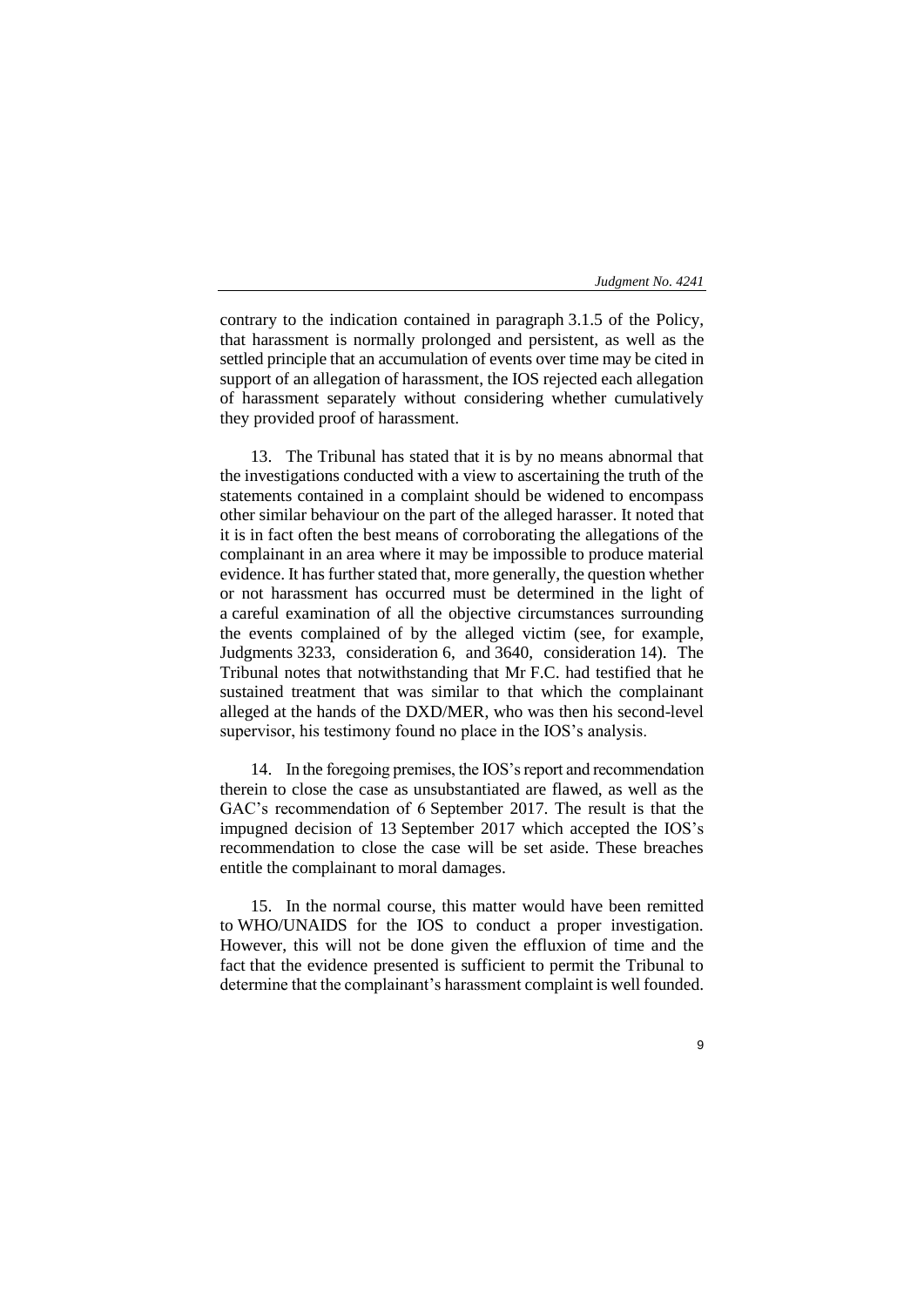16. Paragraph 3.1.1 of the Policy defines harassment as any behaviour by a staff member that is directed at another staff member that has the effect of offending, humiliating or intimidating that other staff member; and which that person knows or reasonably ought to know would offend, humiliate or intimidate that person; and which interferes with that staff member's ability to carry out her or his functions at work and/or creates an intimidating or hostile work environment. Paragraph 3.1.3 states that for harassment to occur, it is not necessary that the perpetrator actually intended the behaviour to be offensive, humiliating or intimidating, and that in their interactions with others, staff members should always consider the point of view of the other person in evaluating whether their conduct may be regarded as unacceptable under the Policy. Paragraph 3.1.5 states that harassment is normally prolonged and persistent.

17. Contrary to the IOS's findings, the Tribunal finds that there is sufficient evidence that the complainant suffered harassment over a period of time. The Tribunal appreciates that the DXD/MER took some of the actions complained of in the performance of her managerial and supervisory functions or out of the managerial necessity of the organization. The Tribunal also appreciates that the DXD/MER intended her Senior Advisor and the Director of her Office, Ms E. and Ms F. respectively, to assist her to coordinate her work with her four Department Directors, including the complainant. However, the actions were done in a manner which reasonably caused the complainant to feel that Ms E. and Ms F. were reviewing and supervising her work. It is also apparent from the evidence that misunderstandings occurred as to how Ms E. and Ms F. were to communicate with the complainant and the Tribunal accepts the complainant's evidence that on occasions she did not receive responses to matters which she raised. In the Tribunal's view, in these circumstances the complainant would have reasonably felt offended and humiliated. Ultimately, however, Ms E. and Ms F. were merely executing the orders of the DXD/MER, which also created an intimidating work environment for the complainant.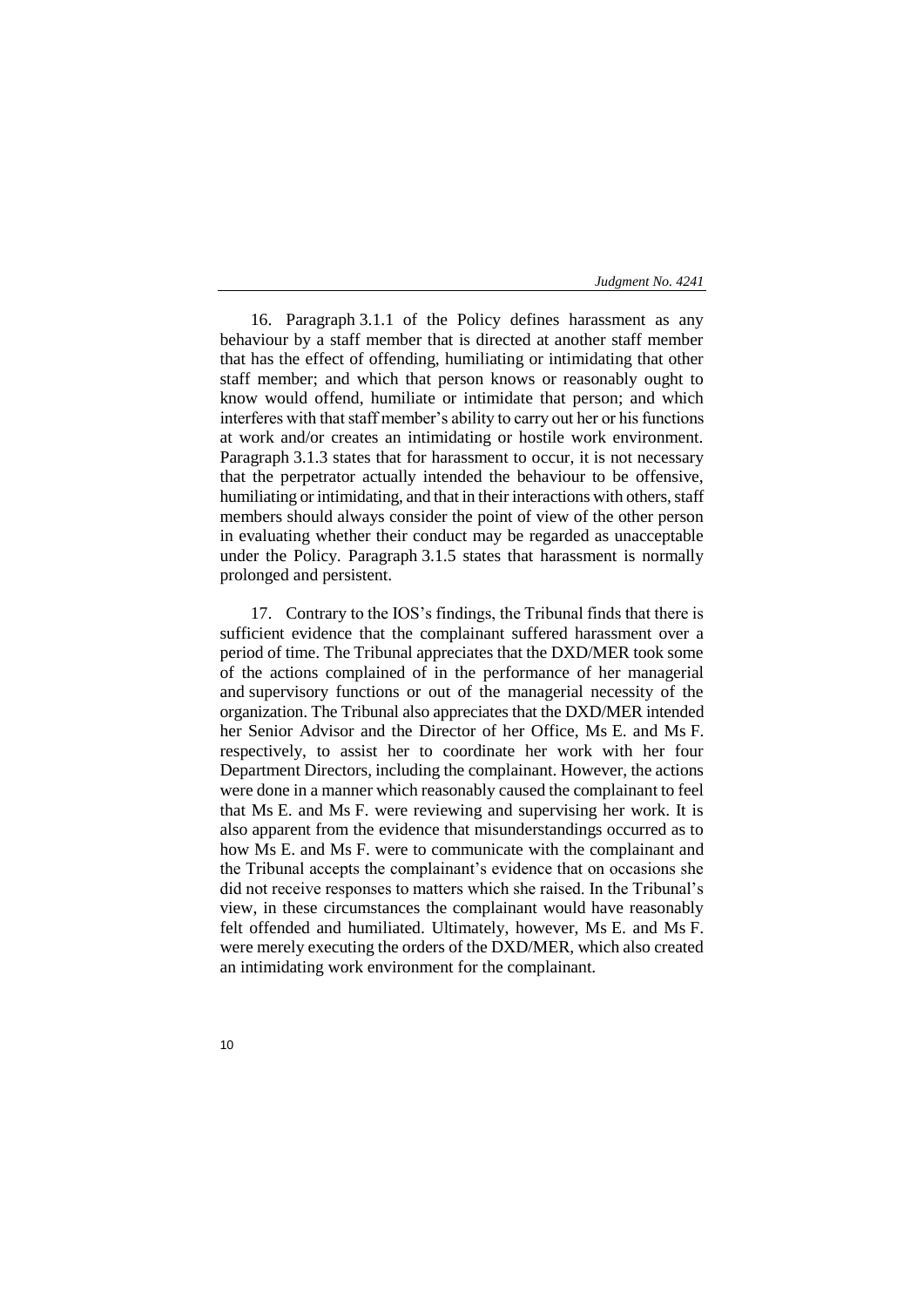The circumstances also lead to the conclusion that, given her administrative experience and knowledge, the DXD/MER ought reasonably to have known that the complainant would be offended and humiliated by the actions. Under paragraph 3.1.3 of the Policy, it was not necessary that the actions complained of were intended to have had that effect. There is evidence, which the Tribunal accepts, that the complainant raised some of the matters that concerned her with the DXD/MER. For example, she raised her concern about the role that the Director of the DXD/MER's Office, Ms F., played in relation to her which occasioned a meeting between the complainant, the DXD/MER, Ms E. and Ms F.

18. It is apparent from the evidence that, based on the orders of the DXD/MER, Ms E. and Ms F. did not operate within boundaries that the complainant was aware of, which could have prevented encroachment upon the functions set out in her job description. It is understandable that this caused the complainant to feel that the DXD/MER had inappropriately delegated some of her managerial duties to staff members in her Office. They held meetings with her in instances in which the DXD/MER, as her first-level supervisor, should have met on a one-on-one basis with the complainant as a Department Director. For example, the IOS noted the complainant's statement that one of the most humiliating moments of her career occurred when she had to meet with Ms E. in April 2014 to discuss her individual work objectives "without the mandatory meeting" between the DXD/MER and her. The IOS noted that the applicable rules required the DXD/MER to schedule a planning discussion with the complainant to clarify the expected results of the Department and to discuss her work objectives, competencies and learning objectives. The IOS correctly found that the DXD/MER had departed from the policy by having Ms E. meet with the complainant for this. It however excused the departure on the ground that, as the complainant agreed to receive the DXD/MER's comments from the Senior Advisor, the DXD/MER could not have reasonably known that using the Senior Advisor to communicate her comments to the complainant would offend, humiliate or intimidate her. The IOS further found that although doing so was "unconventional", it was consistent with the DXD/MER's exercise of her managerial and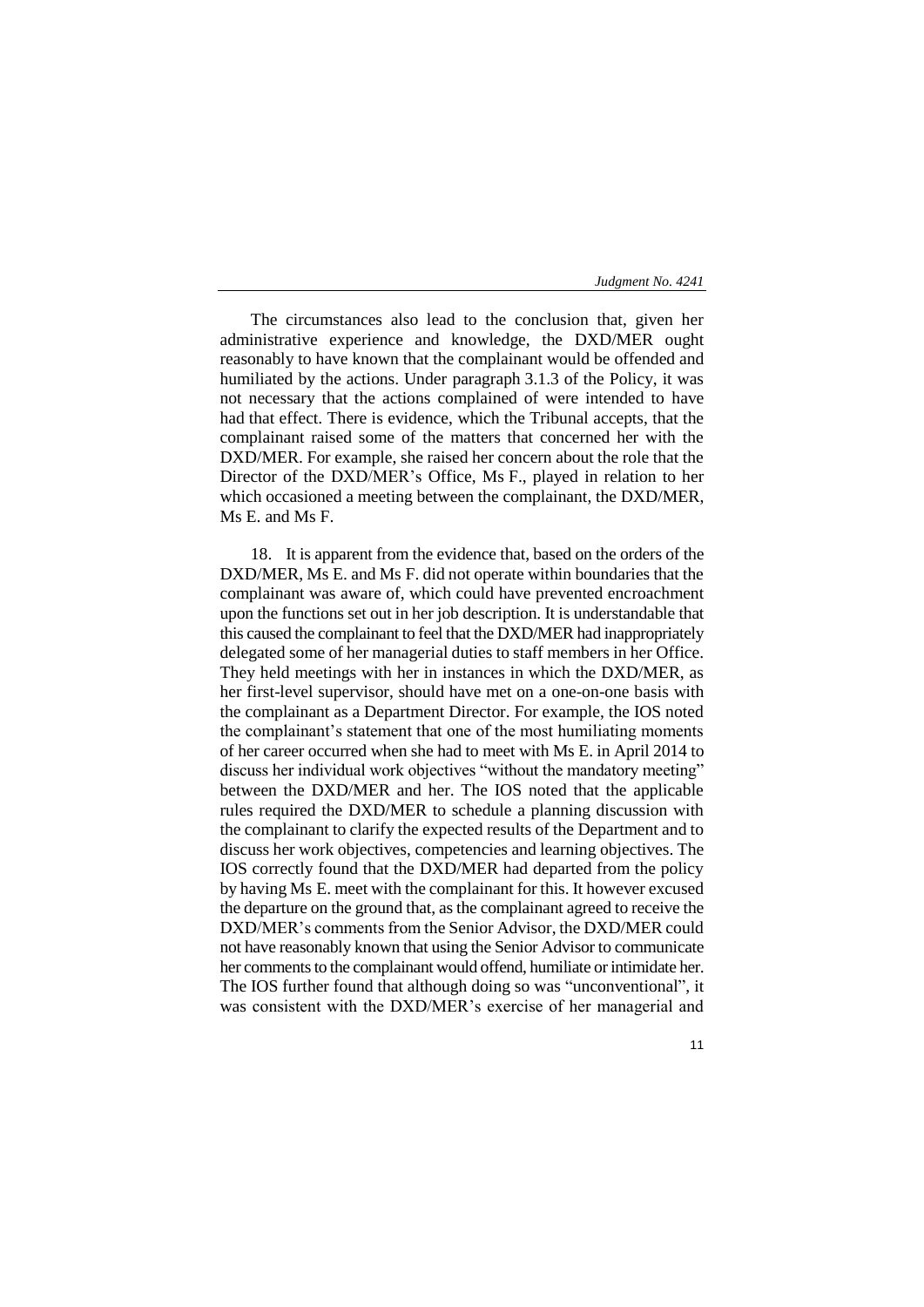supervisory responsibilities and that there was no evidence to support the complainant's allegation that the action constituted harassment. The IOS was mistaken.

19. The uncontroverted evidence is that the Senior Advisor had informed the complainant by email that she (the Senior Advisor) and the DXD/MER had reviewed the complainant's objectives together and that she would share their feedback with her at a short meeting. The DXD/MER had thereby clearly delegated her responsibility under the rules to the Senior Advisor, a junior to the complainant, to undertake that critical task which the DXD/MER was required to perform. In the Tribunal's view, given the latter's experience in senior management roles in international organizations and the leading role which she played in reforming performance management and the introduction of the new performance management system, the DXD/MER ought reasonably to have known that this action would have offended and humiliated the complainant. The complainant stated that she was flabbergasted but agreed to the meeting because of past harassing events. It is reasonable to think that she felt even more offended and humiliated by the practical execution of this task. This is because the short meeting (as the Senior Advisor had prior mirrored) to discuss the matters ended without the Senior Advisor providing feedback on the complainant's work objectives. The Senior Advisor later transmitted them by email to the complainant and they were settled, in the complainant's words, by "written back and forth" exchanges between her and the Senior Advisor.

20. The evidence shows that some of the complainant's managerial responsibilities were circumscribed in a manner that was humiliating. This included her preclusion from communicating directly with Human Resources Management (HRM) as she had done previously on some personnel matters without first raising the matter with the DXD/MER. The complainant gives, as an example, her work on job profiles for recruitment. Her evidence, which the Tribunal accepts, is that in the past she did the "leg work" preparing the profiles working in conjunction with personnel in HRM before putting the options and ramifications before the DXD/MER for consideration and decision. She was however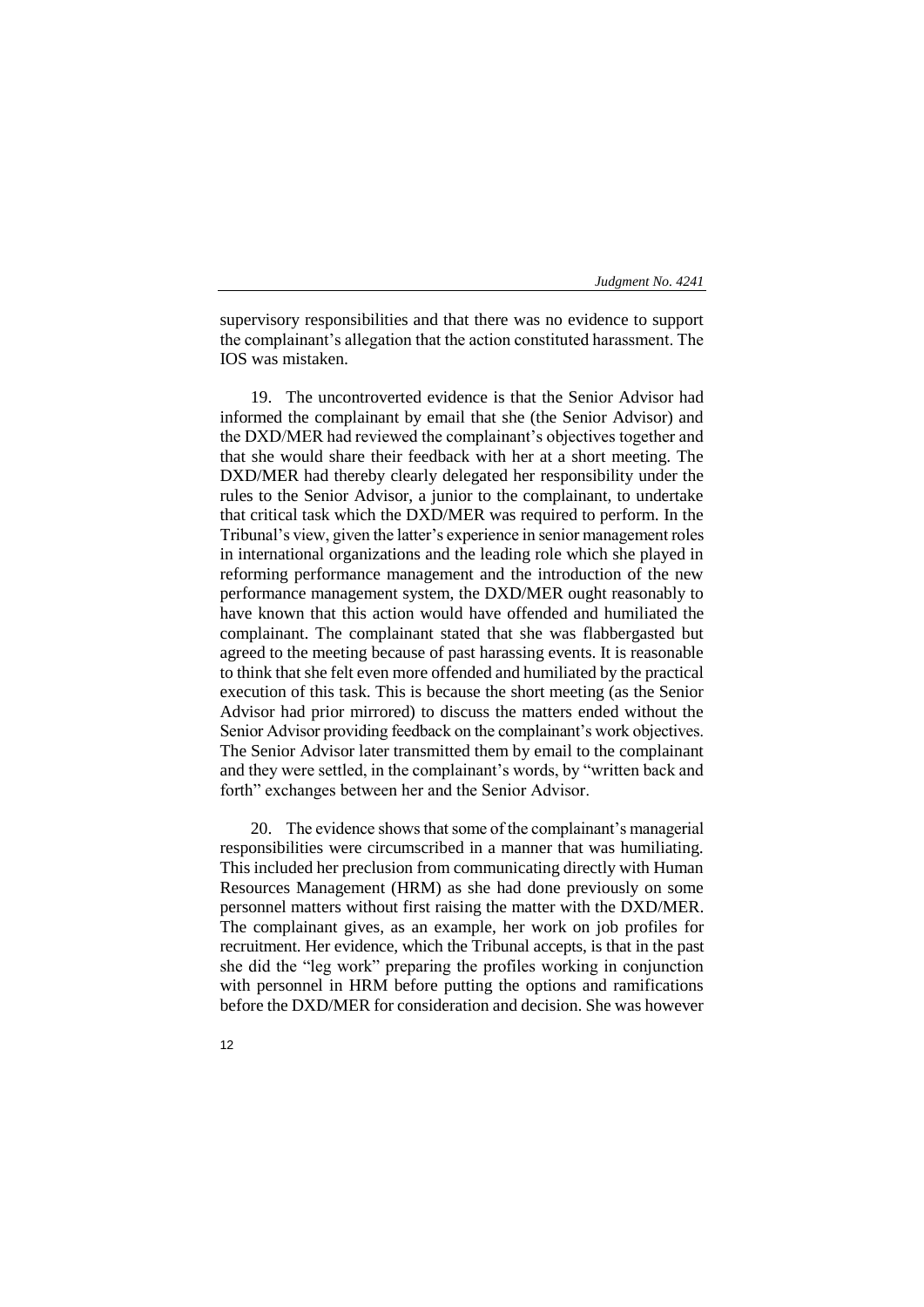asked not to communicate with HRM on this and other personnel matters without first discussing with the DXD/MER and felt, in effect, that she was being isolated as she could not freely communicate with the Director, HRM, on this matter in order to prepare a report for the benefit of the DXD/MER. She was similarly precluded from responding to audit enquiries and from engaging in chaperone discussions with the DXD/Programmes.

21. In the Tribunal's view, the humiliating circumstances were exacerbated on the evidence, which the IOS correctly accepted, that the DXD/MER did not invite the complainant for whom she was the firstlevel supervisor to regular one-on-one meetings. This was an essential supervisory duty. The IOS found that the DXD/MER could not have reasonably known that neglecting to invite the complainant to such meetings regularly would offend, humiliate or intimidate her and that her harassment complaint did not state that the DXD/MER "persistently refused to meet with her" on that basis. According to the IOS, it was open to the complainant to request such meetings if she believed that they were warranted, and it noted that the complainant was also said to be reluctant to meet with the DXD/MER. It therefore concluded that there was no evidence to support the allegation that the latter's conduct constituted harassment in this respect. This finding was mistaken.

22. Regular one-on-one meetings with the complainant as a Department Director to discuss technical and administrative matters, was an essential management requirement for the DXD/MER as her firstlevel supervisor. It was not dependent upon a request and justification by the complainant. The fact is that the incidence of such meetings diminished over time. The complainant's uncontroverted evidence is that from one-on-one meetings once a quarter they became "almost non-existent" with only a single such meeting between September 2013 and the end of December 2014 and that the management of her work was left to Ms E. The evidence is that in the latter years, when the complainant wished to have a meeting with the DXD/MER, she instead had to meet with her Senior Advisor even, as indicated above, to discuss her performance objectives in April 2014. The Senior Advisor and Director of the DXD/MER's Office were also invariably present at times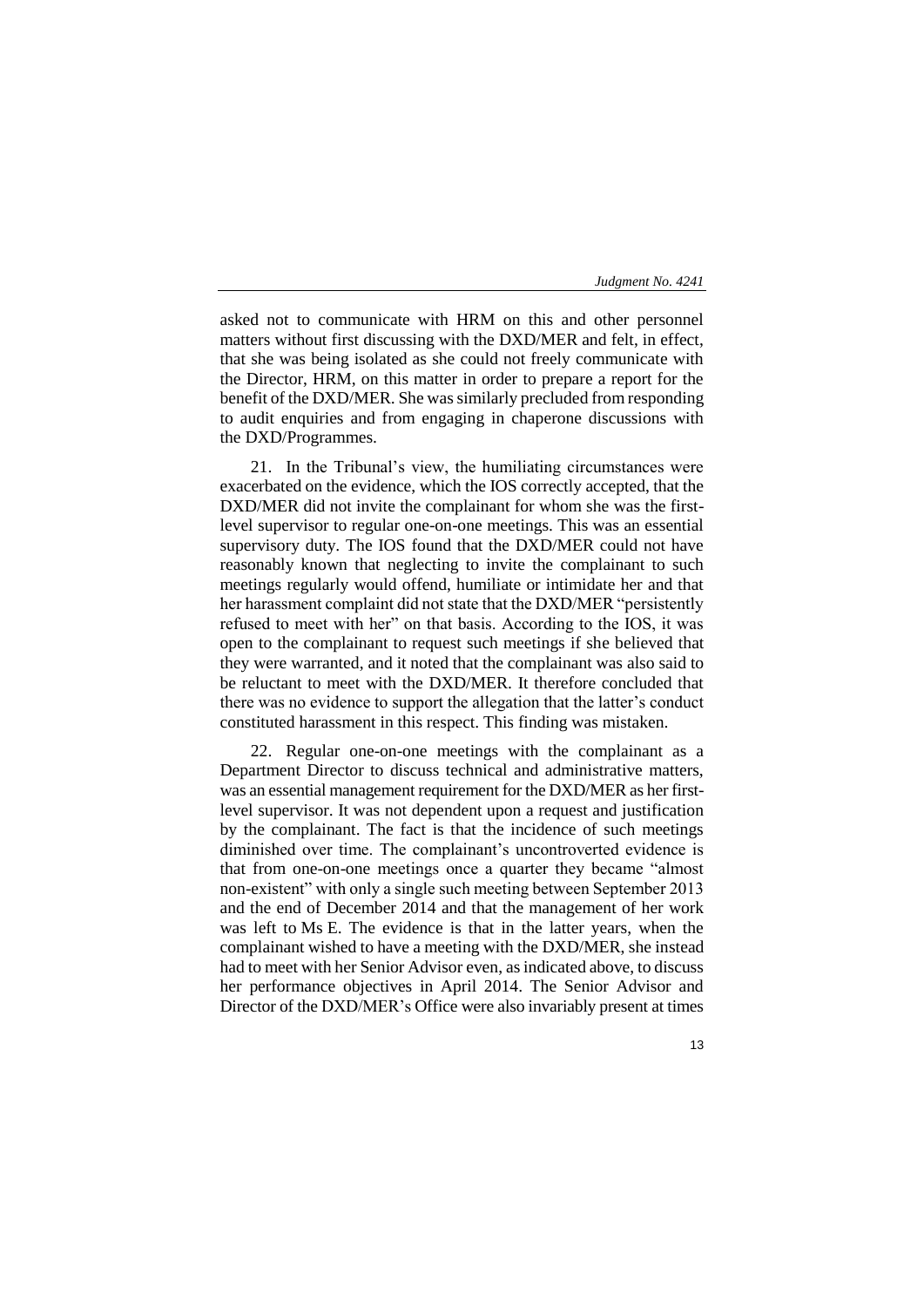when the complainant met with the DXD/MER. The complainant's uncontroverted evidence is that at the meeting which she had requested to discuss the difficulties between her and the Director of the DXD/MER's Office, Ms F., she suggested that the four meet regularly to discuss the matter going forward and everyone agreed. However, future meetings were conducted with the other Senior Advisor, Ms E., as the mediator. The IOS was satisfied that that immediate problem was thereby allayed. This did not, however, in the Tribunal's view, negate the systemic managerial problem that reasonably caused the complainant to have felt offended and humiliated by the manner in which this matter was dealt with.

23. In view of the foregoing findings, although the Tribunal concludes that there is nothing in the evidence to suggest that the DXD/MER intentionally set out to unsettle the complainant, the fact remains that taking all the circumstances of the case into account, the actions taken by or on the orders of the DXD/MER were liable to offend and humiliate the complainant. Moreover, in the Tribunal's view, a reasonable person would have found the actions offensive and humiliating. The DXD/MER ought reasonably to have known that those actions would have offended and humiliated the complainant, and that they interfered with the complainant's ability to carry out her work and created a hostile work environment for her, thus constituting harassment in the terms set out in the Policy. This entitles the complainant to moral damages, but she is not entitled to material damages as she has not proved material injury or loss in the context of this complaint. Neither is she entitled to an award of exemplary damages.

24. However, the finding of harassment, which has been reached at the end of proceedings to which the persons called into question are not party and in which they have therefore been unable to comment, may not under any circumstances be used against them in any context other than that of the instant judgment. The conclusion is, however, that WHO/UNAIDS, which have a duty to protect each of their officials, have incurred liability towards the complainant on account of this harassment and must therefore be ordered to redress the injury which she has thus suffered.